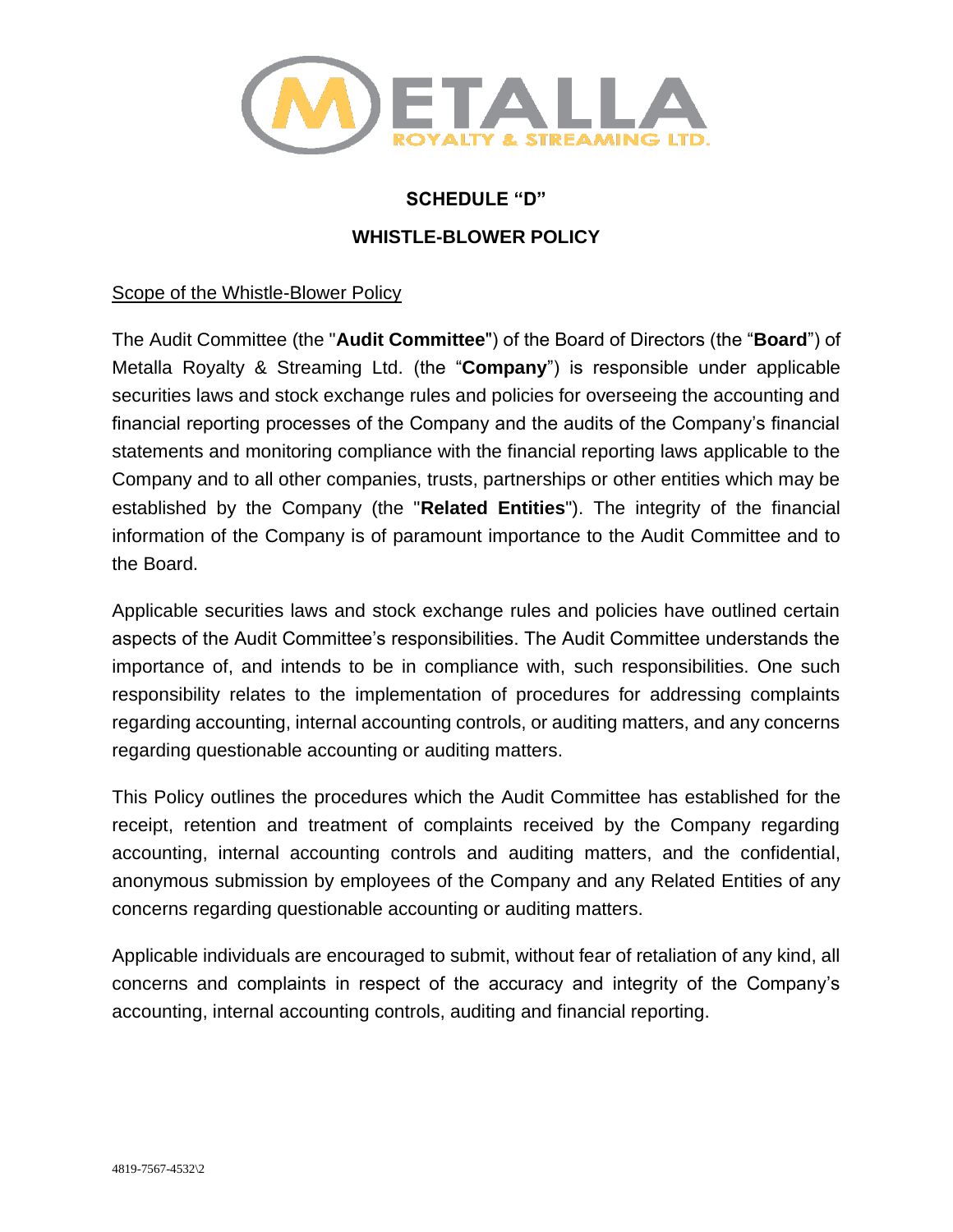# Procedure for Reporting Concerns

If an individual has any information, complaints or concerns about accounting, auditing, internal accounting controls or financial reporting matters involving the Company which he or she considers to be questionable, incorrect, misleading or fraudulent, such individual is urged to come forward with any such information, complaints or concerns, without regard to the position of the person or persons responsible for the subject matter of the relevant complaint or concern.

Any whistle-blowing individual should describe his or her complaint or concern in writing and should include sufficient information to allow the Audit Committee to understand and review the written complaint or concern. If such individual wishes to submit his or her complaint or concern on a confidential and anonymous basis, the written submission should clearly indicate this wish for confidentiality and anonymity. All complaints and concerns should be submitted to the Chairman of the Audit Committee, at the address noted below, in a sealed envelope labelled as follows:

# *"To be opened by the Audit Committee only."*

**Metalla Royalty & Streaming Ltd. Suite 501, 543 Granville St. Vancouver, BC V6C 1X8 Canada**

If a whistle-blowing individual wishes to discuss any matter with the Audit Committee, this request should be indicated in the submission. In order to facilitate such a discussion, such individual may include a telephone number at which he or she can be contacted. Any such envelopes received by the Company will be forwarded promptly and unopened to the Chairman of the Audit Committee.

The applicable individual may also email their concern directly to the Corporate Secretary of the Company at [whistleblower@metallaroyalty.com.](mailto:whistleblower@metallaroyalty.com)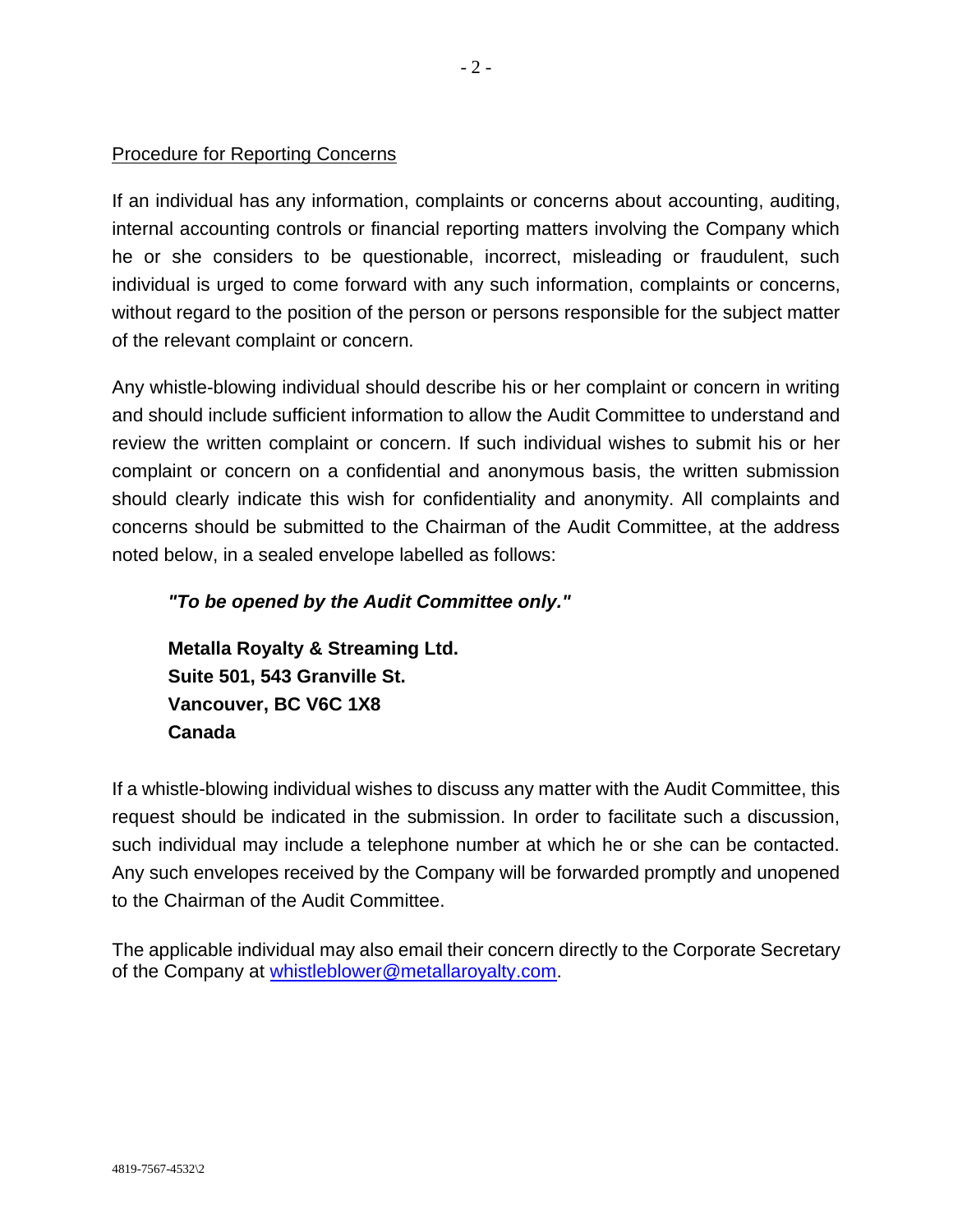# Handling of Complaints and Concerns Raised

Promptly following the receipt of any complaints or concerns submitted to it, the Audit Committee will investigate each such complaint and concern and take appropriate corrective actions.

### Investigations

The Audit Committee has the authority to:

- a. conduct any investigation it considers appropriate, and has direct access to the external auditor of the Company, as well as officers and employees of the Company and Related Entities, as applicable; and
- b. retain, at the Company's expense, independent legal counsel, and accounting or other advisors, consultants and experts it deems necessary in the performance of its duties.

In conducting any investigation, the Audit Committee shall use reasonable efforts to protect the anonymity of the whistle-blowing individual, if requested.

### Records

The Audit Committee will retain, as part of its records, any complaints or concerns for a period of no less than seven years, and longer in the event of an ongoing internal or governmental investigation. The Audit Committee will keep a written record of all reports and inquiries made in connection with such complaints and concerns and make quarterly reports on any ongoing investigation which will include steps taken to satisfactorily address each complaint and concern raised. Such documentation and reports will be available for inspection by members of the Audit Committee, the external auditors and any external legal counsel of the Corporation and other advisors to the Company hired in connection with any whistle-blowing investigation. Disclosure of such documentation to any other person, and in particular any third party, will require the prior approval of the Chair of the Audit Committee to ensure that privilege of such documentation is properly maintained.